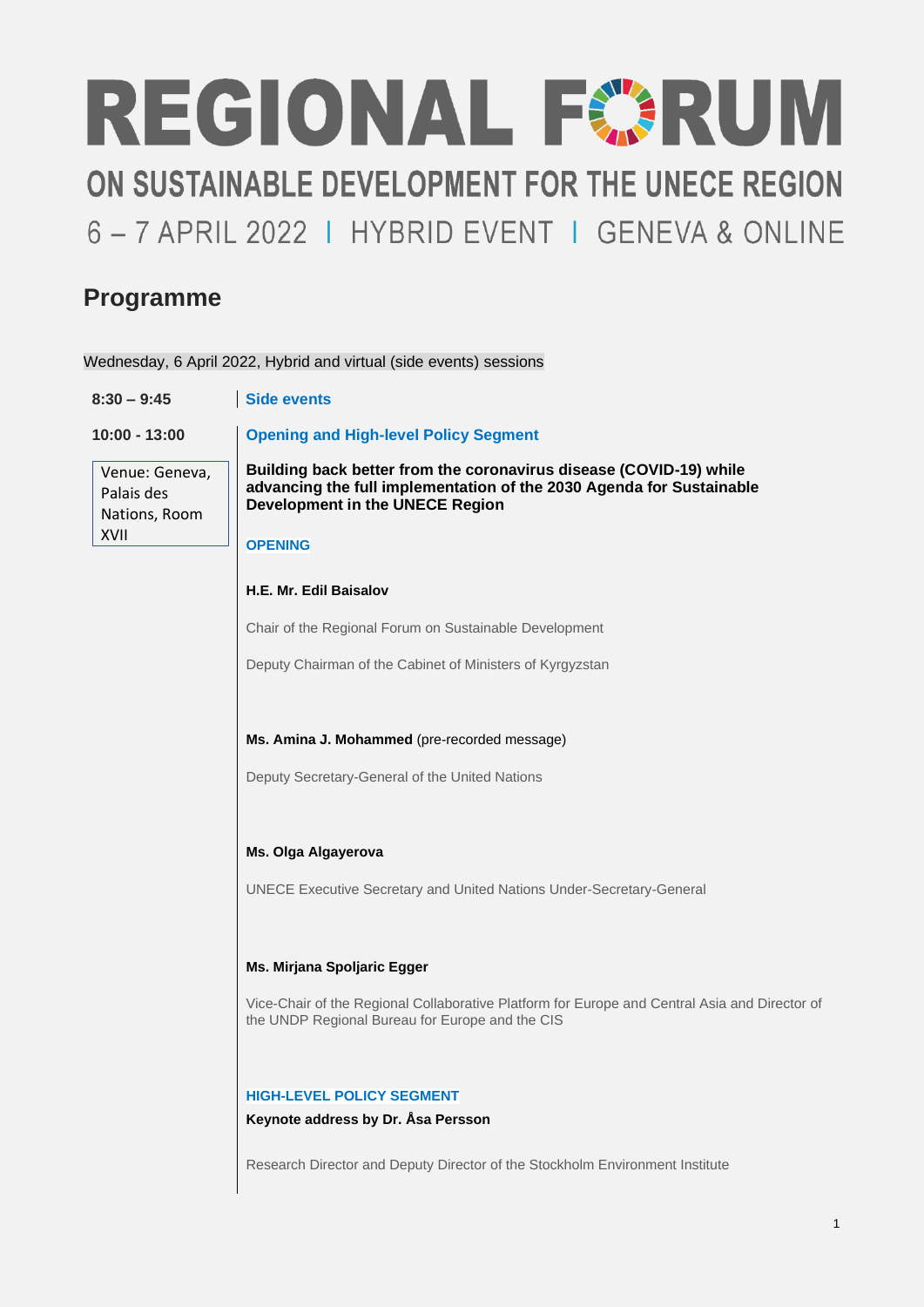|                                                                                      | Member of the Independent Group of Scientists for the 2023 UN Global Sustainable<br>Development Report (GSDR)<br>The keynote speech will set the scene for the high-level debate and highlight the latest<br>scientific findings on the SDGs, taking into account the disruptions caused by the COVID-19<br>pandemic and related recovery measures. In addition, the process to prepare the 2023<br>Global Sustainable Development Report (GSDR) and its preliminary framework will be<br>introduced to the audience. |                                                      |                                                           |  |  |
|--------------------------------------------------------------------------------------|-----------------------------------------------------------------------------------------------------------------------------------------------------------------------------------------------------------------------------------------------------------------------------------------------------------------------------------------------------------------------------------------------------------------------------------------------------------------------------------------------------------------------|------------------------------------------------------|-----------------------------------------------------------|--|--|
|                                                                                      |                                                                                                                                                                                                                                                                                                                                                                                                                                                                                                                       |                                                      |                                                           |  |  |
|                                                                                      | <b>PLENARY DEBATE</b>                                                                                                                                                                                                                                                                                                                                                                                                                                                                                                 |                                                      |                                                           |  |  |
|                                                                                      | Statements by high-level representatives of member States and reporting of key                                                                                                                                                                                                                                                                                                                                                                                                                                        |                                                      |                                                           |  |  |
|                                                                                      | messages from pre-meetings (Forum of Mayors, Civil Society Forum, Youth                                                                                                                                                                                                                                                                                                                                                                                                                                               |                                                      |                                                           |  |  |
|                                                                                      | <b>Consultation, Joint IPU/ECE webinar with parliamentarians)</b>                                                                                                                                                                                                                                                                                                                                                                                                                                                     |                                                      |                                                           |  |  |
| $13:00 - 15:00$                                                                      | <b>Lunch break</b><br>Reception for all participants offered by the Permanent Mission of Switzerland<br>to the WTO and EFTA, Restaurant Vieux Bois                                                                                                                                                                                                                                                                                                                                                                    |                                                      |                                                           |  |  |
|                                                                                      |                                                                                                                                                                                                                                                                                                                                                                                                                                                                                                                       |                                                      |                                                           |  |  |
|                                                                                      | <b>Side events</b>                                                                                                                                                                                                                                                                                                                                                                                                                                                                                                    |                                                      |                                                           |  |  |
| $15:00 - 17:00$                                                                      | <b>Peer learning round tables</b>                                                                                                                                                                                                                                                                                                                                                                                                                                                                                     |                                                      |                                                           |  |  |
| Venue: Geneva,                                                                       |                                                                                                                                                                                                                                                                                                                                                                                                                                                                                                                       |                                                      |                                                           |  |  |
| Palais des<br>Nations, Tempus                                                        |                                                                                                                                                                                                                                                                                                                                                                                                                                                                                                                       |                                                      |                                                           |  |  |
| Rooms 1, 2 and 3                                                                     |                                                                                                                                                                                                                                                                                                                                                                                                                                                                                                                       |                                                      |                                                           |  |  |
| <b>SDG 4 (hybrid)</b><br>Tempus 1                                                    | SDG 14 (hybrid)<br>Tempus <sub>2</sub>                                                                                                                                                                                                                                                                                                                                                                                                                                                                                | SDG 17 (hybrid)<br>Tempus 3                          | SDG 17 (online -<br>15:00-17:30)                          |  |  |
| <b>Quality education</b>                                                             | Life below water -<br>oceans, seas and                                                                                                                                                                                                                                                                                                                                                                                                                                                                                | <b>Partnerships for the</b><br>goals (I)             | Partnerships for the<br>goals (II)                        |  |  |
| Quality education and lifelong<br>learning in the context of<br>COVID-19:<br>sharing | marine resources<br>best                                                                                                                                                                                                                                                                                                                                                                                                                                                                                              | <b>Statistics</b><br>for<br>Data<br>and              | Accelerating digital develop-<br>through<br>multi<br>ment |  |  |
| practices and lessons learnt<br>enhancing<br>inclusion<br>for                        | Enhancing ocean literacy and the<br>sustainable development of                                                                                                                                                                                                                                                                                                                                                                                                                                                        | Sustainable Development<br>Session page with outline | stakeholder partnerships<br>Session page with outline     |  |  |
| policies and strategies<br>Session page with outline                                 | regional seas<br>Session page with outline                                                                                                                                                                                                                                                                                                                                                                                                                                                                            |                                                      |                                                           |  |  |
|                                                                                      | 14 WEBLUT                                                                                                                                                                                                                                                                                                                                                                                                                                                                                                             | 17 PARTNERSHIPS<br>❀                                 | 17 PARTNERSHIPS<br>❀                                      |  |  |
|                                                                                      |                                                                                                                                                                                                                                                                                                                                                                                                                                                                                                                       |                                                      |                                                           |  |  |

**17:15 – 18:30 Side events**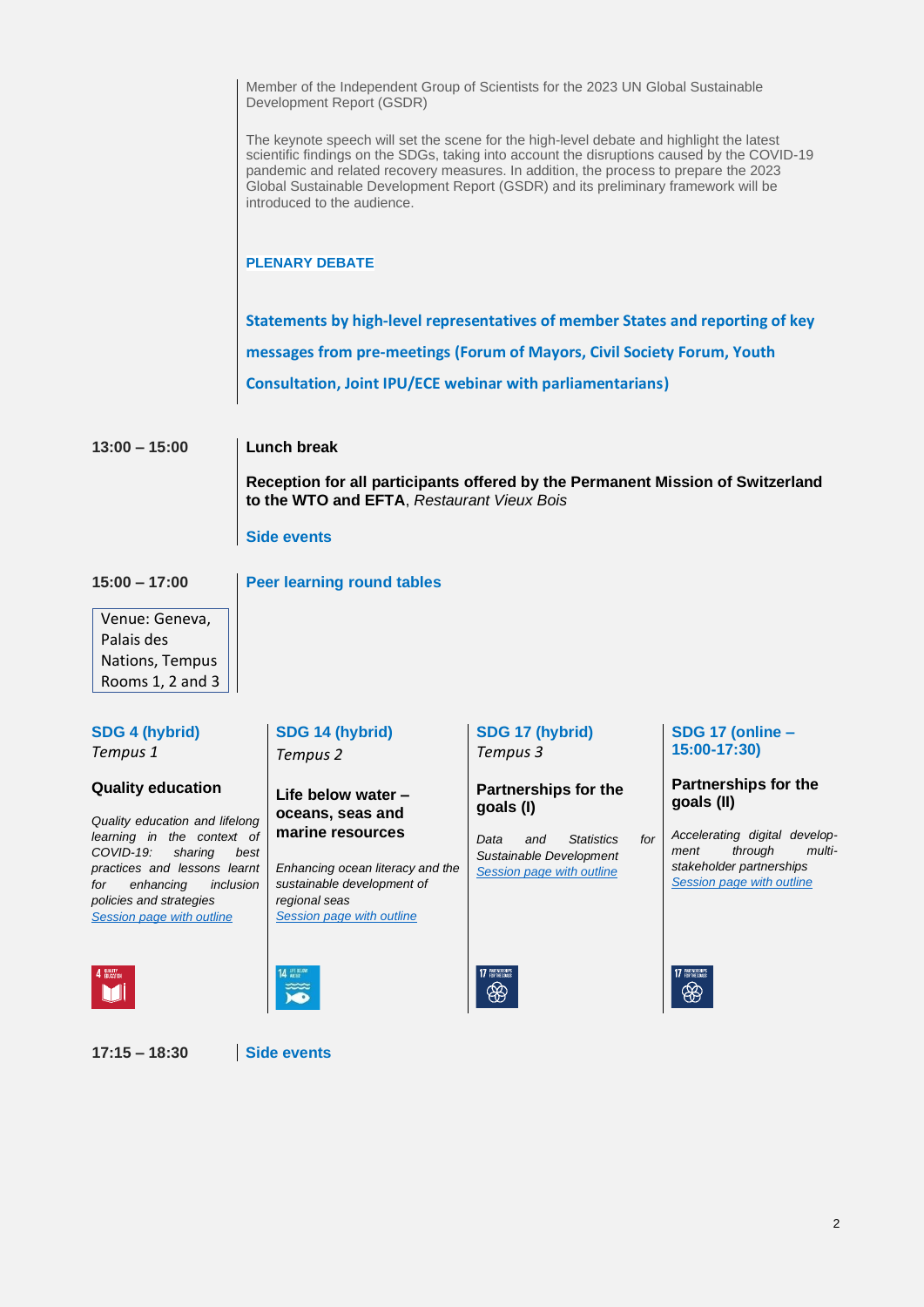Thursday, 7 April 2022, Hybrid and virtual (side events) sessions

**8:30 – 9:45 Side events**

| $10:00 - 12:00$<br>Venue: Geneva,<br>Palais des<br>Nations, Tempus<br>Rooms 1, 2 and 3                                                                                                                        | <b>Peer learning round tables</b>                                                                                                                                                                                                                                                                                                                                                                                                                                                               |                                                                                                                                                                                                                                |                                                                                                                                                                                                   |
|---------------------------------------------------------------------------------------------------------------------------------------------------------------------------------------------------------------|-------------------------------------------------------------------------------------------------------------------------------------------------------------------------------------------------------------------------------------------------------------------------------------------------------------------------------------------------------------------------------------------------------------------------------------------------------------------------------------------------|--------------------------------------------------------------------------------------------------------------------------------------------------------------------------------------------------------------------------------|---------------------------------------------------------------------------------------------------------------------------------------------------------------------------------------------------|
| <b>SDG 5 (hybrid)</b><br>Tempus 1<br><b>Gender Equality</b><br>Accelerators of gender<br>equality and women's<br>empowerment in the<br>context of the Covid-19<br>pandemic<br>Session page<br>with<br>outline | SDG 15 (hybrid)<br>Tempus <sub>2</sub><br>Life on land - terrestrial<br>eco-systems, forests,<br>desertification, land<br>degradation,<br>biodiversity (I)<br>Action to protect and restore<br>terrestrial ecosystems<br>Session page with outline                                                                                                                                                                                                                                              | SDG 15 (hybrid)<br>Life on land - terrestrial<br>eco-systems,<br>forests, desertification,<br>land degradation,<br>biodiversity (II)<br>Tempus 3<br>Urban forests for future proof cities<br><b>Session page with outlines</b> | <b>SDG 4 (online)</b><br><b>Quality education</b><br>Rebalancing people, planet<br>and prosperity: ESD as key<br>enabler for the 17 SDGs and<br>Agenda 2030.<br><b>Session page with outlines</b> |
| GENUER<br>FOLIAUTT<br>ඉ<br>$13:00 - 15:00$                                                                                                                                                                    | 15 in land<br><b>Lunch break</b><br><b>Side events</b>                                                                                                                                                                                                                                                                                                                                                                                                                                          | 15 in land<br>Special Event (13:00 - 14:30): Gender and Business (virtual)                                                                                                                                                     |                                                                                                                                                                                                   |
| $15:00 - 17:00$<br>Venue: Geneva,<br>Palais des<br>Nations, Room<br>XVII                                                                                                                                      | <b>Plenary Session and Closing</b><br>Forward-looking policies for a sustainable COVID-19 recovery<br>H.E. Mr. Edil Baisalov<br>Chair of the Regional Forum on Sustainable Development<br>Deputy Chairman of the Cabinet of Ministers of Kyrgyzstan<br>The session will discuss forward-looking polices to promote a sustainable recovery from the<br>COVID-19 pandemic, based on the key messages from the peer learning sessions on the<br>SDGs under in-depth review (4, 5, 14, 15, and 17). |                                                                                                                                                                                                                                |                                                                                                                                                                                                   |

Particular attention will be given to policy coherence and addressing trade-offs in SDG policies and COVID-19 recovery measures at regional, subregional, national and local levels. In this context, experiences from UNECE member States that have presented or will present Voluntary National Reviews (VNRs) at the High-level Political Forum on Sustainable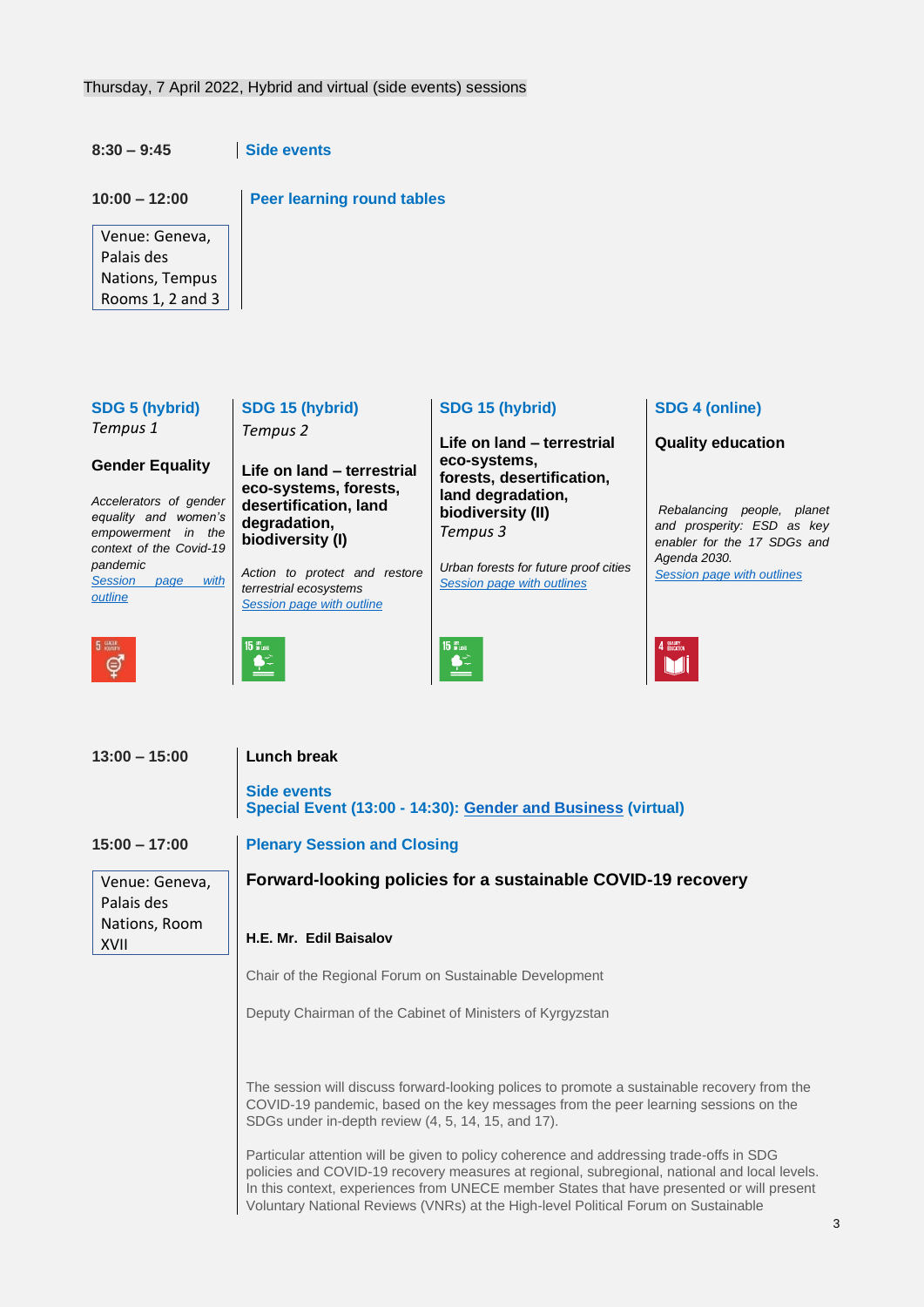Development will be discussed, with emphasis on VNRs as a means to promote policy coherence and multi-level collaboration. Lessons from Voluntary Local Reviews (VLRs) and from the regional and subregional levels will also be considered.

#### **OPENING**

The session will be opened by the Chair, H.E. Mr. Edil Baisalov, Deputy Chairman of the Cabinet of Ministers of Kyrgyzstan. The Chair will summarize key messages from the peer learning sessions and introduce the multi-stakeholder panel.

#### **MULTI-STAKEHOLDER PANEL**

The session will continue with a multi-stakeholder panel, composed of two representatives from member States and a representative of civil society.

**Moderator:**

#### **Mr. Octavian Bivol**

Regional Chief for Europe and Central Asia of the United Nations Office for Disaster Risk Reduction (UNDRR).

#### **Panellists:**

#### **Mr. Andrea Innamorati**

Senior Policy Advisor, Ministry for Ecological Transition, Directorate General for Sustainable Growth and the Quality of Development, Italy

#### **Ms. Aneta Kankaras**

Head of Office for Sustainable Development, Secretariat-General of the Government of Montenegro

#### **Biljana Ginova**

Advocacy Manager ERA - [LGBTI Equal Rights Association for the Western Balkans and](http://www.lgbti-era.org/)  **[Turkey](http://www.lgbti-era.org/)** 

#### **PLENARY DEBATE**

In the second part of the plenary session, the floor will open for a plenary debate of approximately 45 minutes. Forum participants may wish to ask questions to the panellists, provide examples of forward-looking policies for a sustainable COVID-19 recovery, and reflect on the key messages from the peer learning sessions. Length of statements 2-3 minutes.